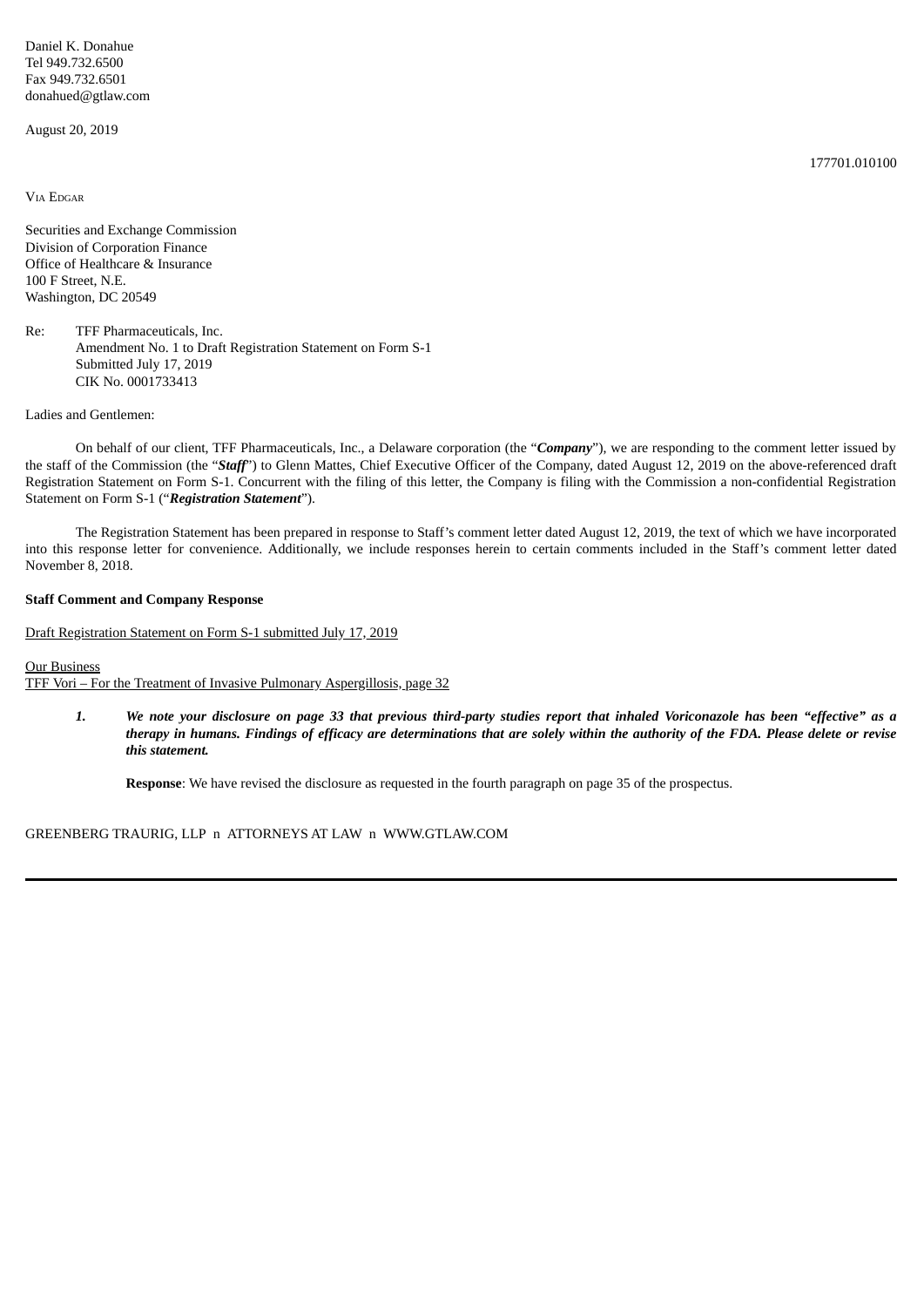2. We note your added disclosure that you have completed a 28-day toxicity study in rats and a 14-day study in dogs. Please disclose the *material results and data from these studies.*

**Response**: The requested disclosure has been provided in the sixth paragraph on page 35 of the prospectus.

# Other Potential Dry Powder Products, page 35

3. We note your statement that CBD is "recognized for the treatment of various epilepsy syndromes as well as anxiety, insomnia, and different types of pain," and that the "broader class of cannabinoids are believed to be additionally beneficial for inflammation, symptoms of multiple sclerosis, anorexia, schizophrenia, and other conditions." Please revise your disclosure to clarify that the FDA must approve any CBD products that are marketed for therapeutic uses, and that aside from Epidiolex, there are no other FDA*approved drug products that contain CBD.*

**Response**: We have revised the disclosure as requested in the first and third paragraphs on page 38 of the prospectus.

4. Please add risk factor discussion of the regulatory environment surrounding CBD products, including how it would impact your business. In particular, please address the impact of the Controlled Substances Act of 1970 and the Agriculture Improvement Act of *2018 on your development plans.*

**Response**: The requested disclosure has been provided on pages 18 and 19 of the prospectus.

# Description of Securities, page 60

5. We note your revised disclosure regarding the exclusive forum provisions in your governing documents. Please also disclose whether the provisions apply to actions arising under the Securities Act. If so, please also state that there is uncertainty as to whether a court would enforce such provisions and that investors cannot waive compliance with the federal securities laws and the rules and regulations thereunder. In that regard, we note that Section 22 of the Securities Act creates concurrent jurisdiction for federal and state courts over all suits brought to enforce any duty or liability created by the Securities Act or the rules and regulations thereunder. If these provisions do not apply to actions arising under the Securities Act, please also ensure that the exclusive forum provisions in your governing documents state this clearly. In addition, we note that the exclusive forum provisions in your governing documents provide that if no state court located within the State of Delaware has jurisdiction, the federal district court for the District of *Delaware shall be the exclusive forum. Please reflect this in your disclosure.*

**Response**: We have revised the disclosure as requested on pages 25 and 65 of the prospectus.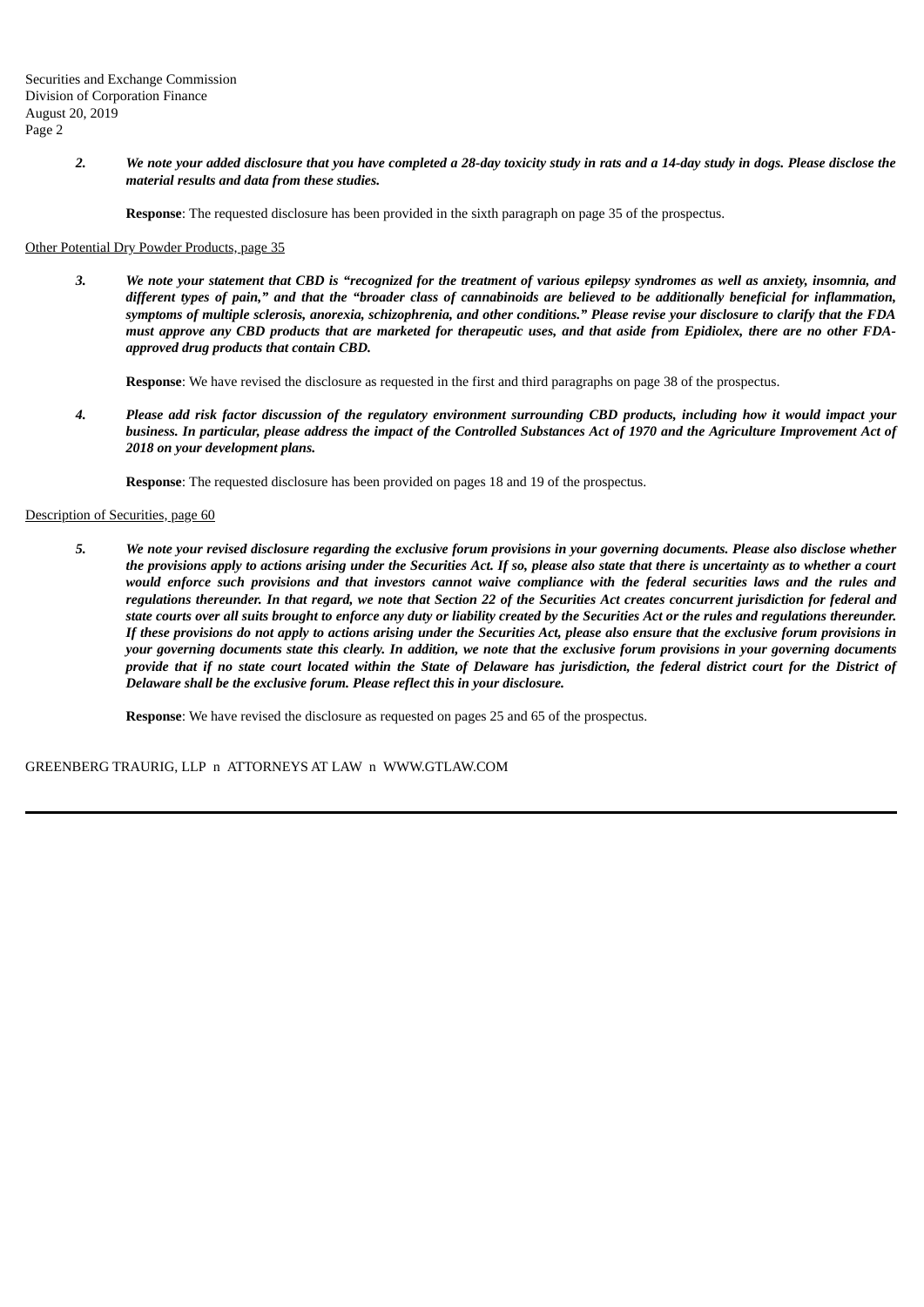Draft Registration Statement on Form S-1 submitted October 11, 2018

## Related Party Transactions, page 49

12. Please revise your disclosure to quantify the amount of proceeds and your existing cash and cash equivalents you expect to use to fund each of your product candidates and indicate how far it will allow you to proceed with the continued development of each of your product candidates. Please also disclose the sources of other funds needed to reach regulatory approval and commercialization *for each product candidate. Refer to Instruction 3 to Item 504 of Regulation S-K.*

**Response**: We have revised the disclosure as requested on page 58 of the prospectus.

## Related Party Transactions, page 49

17. Once you have an estimated offering price or range, please explain to us how you determined the fair value of the common stock underlying your equity issuances and the reasons for any differences between the recent valuations of your common stock leading up to this offering and the estimated offering price. This information will help facilitate our review of your accounting for equity *issuances including stock compensation and beneficial conversion features.*

**Response**: The Company respectfully submits the below additional information to assist the Staff in its review of the Company's position with respect to its determination of the fair value of its common stock underlying its outstanding equity awards and the reasons for the differences between the recent valuations of its common stock and the estimated offering price for its initial public offering ("*IPO*").

As noted in the prospectus, the offering price is expected to be \$5.00 per share ("*Offering Price*"). As there has been no public market for the Company's common stock to date, the estimated fair value of its common stock has been determined by the Company's board of directors (the "**Board**") as of the date of each award grant, with input from management, based on the Company's most recent third-party valuations of its common stock and the Board's assessment of additional objective and subjective factors that it believed were relevant and which may have changed from the date of the most recent third-party valuation through the date of the grant. The Company obtained third-party valuations of its common stock as of August 31, 2018, December 31, 2018, March 31, 2019, and June 30, 2019 (each a "*Valuation*"). The per share valuations of the Company's common stock were \$1.67 as of August 31, 2018; \$3.20 as of December 31, 2018; \$2.50 as of March 31, 2019; and \$3.50 as of June 30, 2019.

These Valuations were performed in accordance with the guidance outlined in the American Institute of Certified Public Accountants' Accounting and Valuation Guide, *Valuation of Privately-Held-Company Equity Securities Issued as Compensation* and were prepared using the hybrid method, which is a probability-weighted expected returns method where the equity value is allocated in one or more of the scenarios utilizing an option pricing model. In each Valuation, the Company used a hybrid method which contemplated two future scenarios: an IPO of the Company's common stock ("*IPO Scenario*") and a merger/sale of the Company ("*M&A Scenario*," collectively, the "*Exit Scenarios*") .

The hybrid method is a probability-weighted expected return method where the equity value in one or more of the scenarios is calculated using an option pricing method. The hybrid method follows the following steps (i) estimate the future equity value under each scenario, (ii) allocate the estimated future equity value to each share class under each scenario according to the distribution or liquidation waterfall, (iii) weight each scenario by its respective probability to estimate the expected future probability-weighted cash flows to each share class and (iv) discount the expected equity value allocated to each share class to a present value using a risk-adjusted discount rate. The equity value of the Company in the M&A Scenario and the IPO Scenario was determined using market approaches.

The Exit Scenarios allocate the value of the common stock amongst equity holders. The IPO Scenario assumed that all shares of preferred stock would convert into shares of common stock and would no longer have the liquidation preferences and preferential rights attributable to the preferred stock as compared to the common stock prior to the IPO. The M&A Scenario assume that the preferred stock would maintain its liquidation preference and the that the common stock would only receive proceeds in excess of the preferred stock's liquidation preference. The M&A Scenario uses the option pricing method to allocate value amongst the equity holders.

The Valuation prepared as of August 31, 2018 probability weighted the M&A Scenario at 80% and the IPO Scenario at 20%, respectively. The 20% weighting of the IPO Scenario was selected due to the uncertainty, at that time, of successfully completing an IPO in the near term. Under the M&A Scenario, the recent transactions method was utilized to determine the value of the equity as the Company completed its Series A financing. In the IPO Scenario, the Company utilized the projected future IPO price provided by the underwriters. The Company applied a discount for lack of marketability of 12.5% in the IPO Scenario and 35% in the M&A Scenario. The concluded fair value of the common stock was \$1.67.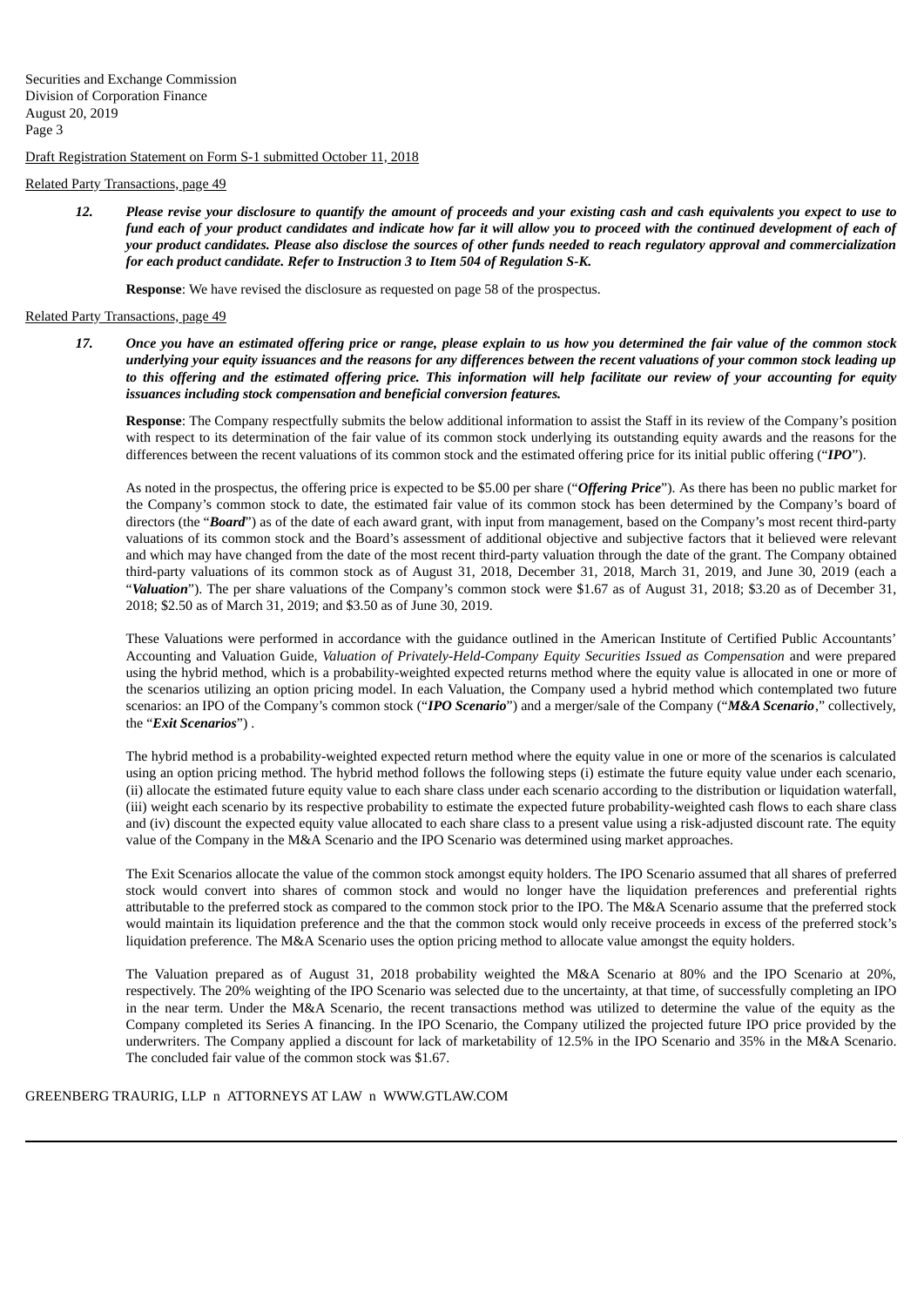The Valuation prepared as of December 31, 2018 probability weighted the M&A Scenario at 40% and the IPO Scenario at 60%, respectively. The 60% weighting of the IPO Scenario was selected due to the near-term timing of the projected IPO date, which as of December 31, 2018 was considered to be a near-term event. Under the M&A Scenario, the recent transactions method was utilized to determine the value of the equity as the Company completed its Series A financing. In the IPO Scenario, the Company utilized the projected future IPO price provided by the underwriters. The Company applied a discount for lack of marketability of 5.0% in the IPO Scenario and 25% in the M&A Scenario. The concluded fair value of the common stock was \$3.20.

The Valuation prepared as of March 31, 2019 probability weighted the M&A Scenario at 55% and the IPO Scenario at 45%, respectively. The 45% weighting of the IPO Scenario was selected due to the Company extending the timeline to a potential projected IPO date. Under the M&A Scenario, the recent transactions method was utilized to determine the value of the equity as the Company completed its Series A financing. In the IPO Scenario, the Company utilized the projected future IPO price provided by the underwriters. The Company applied a discount for lack of marketability of 10.0% in the IPO Scenario and 25% in the M&A Scenario. The concluded fair value of the common stock was \$2.50.

The Valuation prepared as of June 30, 2019 probability weighted the M&A Scenario at 30% and the IPO Scenario at 70%, respectively. The 70% weighting of the IPO Scenario was selected due to the Company moving closer to the potential projected IPO date. Under the M&A Scenario, the recent transactions method was utilized to determine the value of the equity as the Company completed its second offering of its Series A financing. In the IPO Scenario, the Company utilized the projected future IPO price provided by the underwriters. The Company applied a discount for lack of marketability of 5.0% in the IPO Scenario and 25% in the M&A Scenario. The concluded fair value of the common stock was \$3.50.

As is typical in IPOs, the Offering Price was not derived using a formal determination of fair value, but was determined through discussions and negotiations between the Company and the underwriters. Among the factors that were considered in determining the Offering Price were the following:

- the Company's history and prospects;
- the industry in which the Company operates;
- the Company's past and present operating results;
- the previous experience of our executive officers; and
- the general condition of the securities markets at the time of the offering.

The Company believes that the difference between the fair value of its common stock as of June 30, 2019 of \$3.50 per share and the Offering Price of \$5.00 per share is the result of the factors above and the following factors and positive developments with respect to the Company's business that occurred subsequent to June 30, 2019:

- The Offering Price is based only upon a scenario in which the Company completes the IPO and is not probability weighted, in contrast to the June 2019 Valuation, which considered multiple potential outcomes which would have resulted in a lower value of the Company's common stock than its IPO.
- The Offering Price necessarily assumes that the IPO has occurred and that a public market for the Company's common stock has been created, and, therefore, excludes any discount for lack of marketability of the Company's common stock or impact of the time value of money, which were appropriately taken into account in the June 2019 Valuation.
- The Offering Price assumes the conversion of all of the Company's outstanding preferred stock. The Company's preferred stock currently has substantial economic rights and preferences over the Company's common stock. Upon the closing of this offering, all outstanding shares of the Company's preferred stock will convert into common stock, thus eliminating the superior rights and preferences of the preferred stock as compared to the common stock.
- Since June 30, 2019, the Company has taken several steps towards the completion of an IPO, including confidentially submitting an amended Draft Registration Statement with the Commission on July 17, 2019, and filing its Registration Statement with the Commission concurrently with this letter.

In addition, the proceeds of a successful IPO would substantially strengthen the Company's balance sheet by increasing its cash resources and the completion of this offering would provide the Company with ready access to the public equity and debt markets which would further enhance the Company's value.

The Company respectfully submits that the deemed per share fair values used as the basis for determining the stock-based compensation in connection with its grants of equity awards are reasonable and appropriate for the reasons described herein and in the Registration Statement.